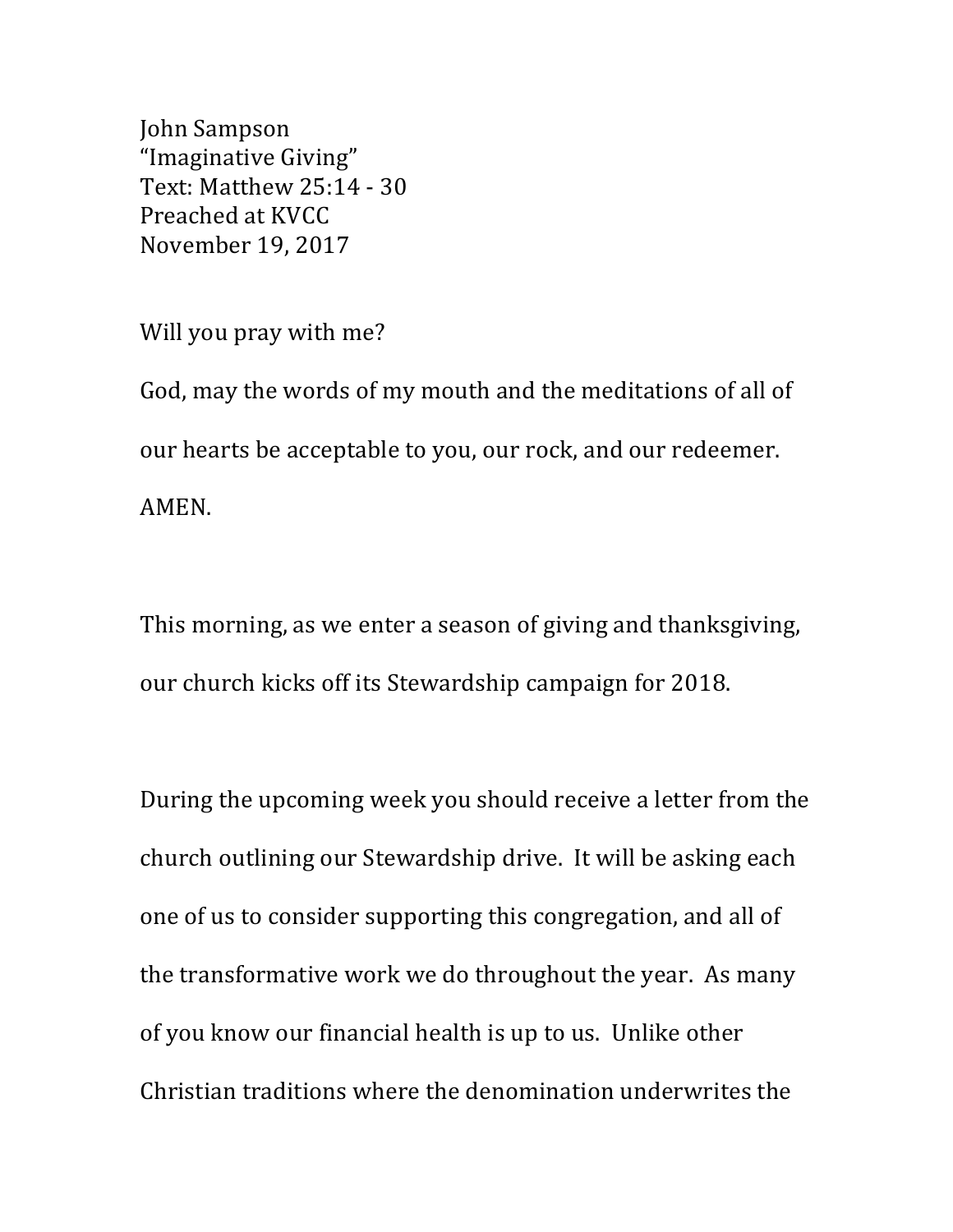local church, in the United Church of Christ each church is responsible for its own funding. The good news is that over the years our members and friends have been extremely generous, and we continue to be a financially healthy congregation. But to keep our church healthy and vibrant for our children, and their children, will rely on our ongoing generosity today. I hope you will join me and prayerfully consider how you may be able to support this wonderful congregation over the next year.

But I think I may have put the cart before the horse.

Introduced this way Stewardship might seem fundamentally like a financial transaction. But I think that healthy giving is actually not the cause, but the effect. I don't think that church comes about just by financial generosity, but rather that a healthy church, and the experiences we have connected to a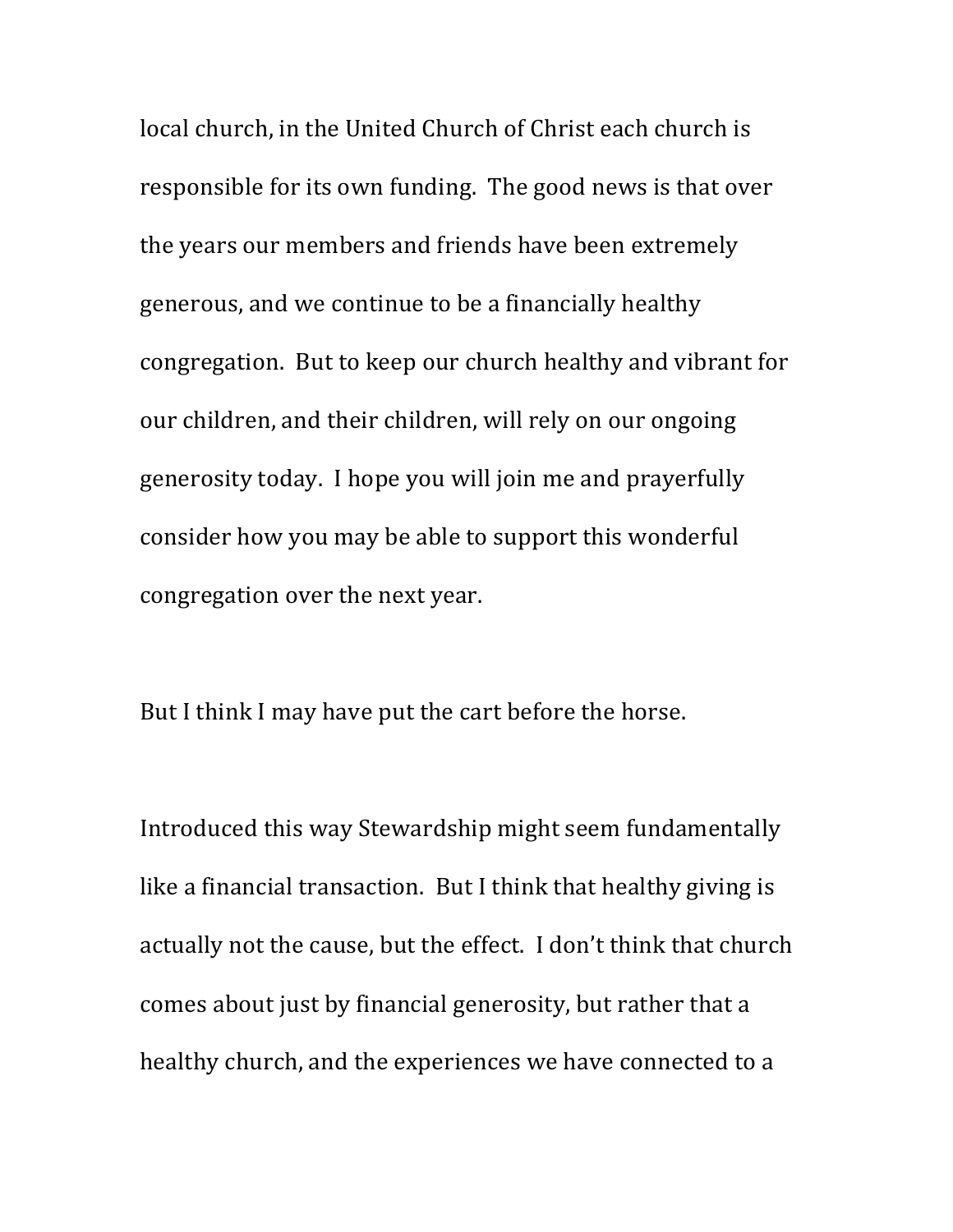vibrant and spirit filled community, lead people to want to give, lead people to believe in a church and want its service to the world to expand so that others may be deeply nourished and transformed just as we have been. In a church where the spirit is palpable, in a church like this one, members and friends don't just give of their financial resources, but also of their time through volunteering and outreach.

So at the beginning of this Stewardship season, I don't want you to start by thinking of money. That can come later. Instead, I want you to think about a time you have been deeply touched in some way by this church. Think about an experience you have had in this sanctuary, or in the Van SantVoord Room, or out on the front lawn. Or maybe think of an experience you didn't even have here in this building or on this property, but of a wonderful time you had with a great friend you met through this church. Let this memory be of a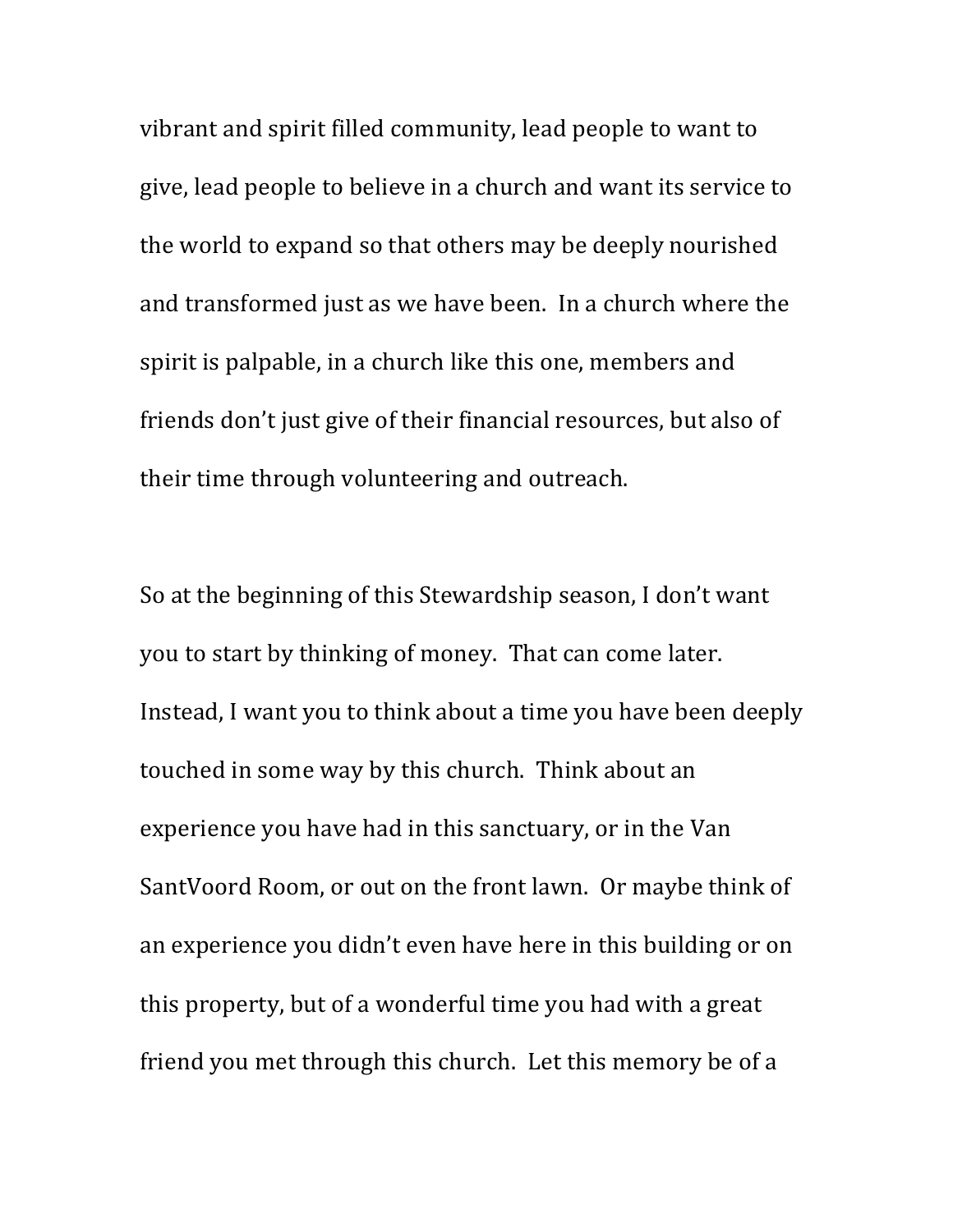moment of love or transfiguration. Let this memory be of something that happened within the last year, or maybe 25 years ago.

[Wait a minute]

Do you have a memory you'd like to share? Are you up for some old time testimony? Maybe 2 or 3 of us could stand and briefly share a moment we've had within this community that has kept us coming back, has made us invite others to come to this church.

I can start us off.

My memory of being deeply touched in worship was last Pentecost. I am not sure if you were here, and if you remember the moment that touched me. But when I read the scripture,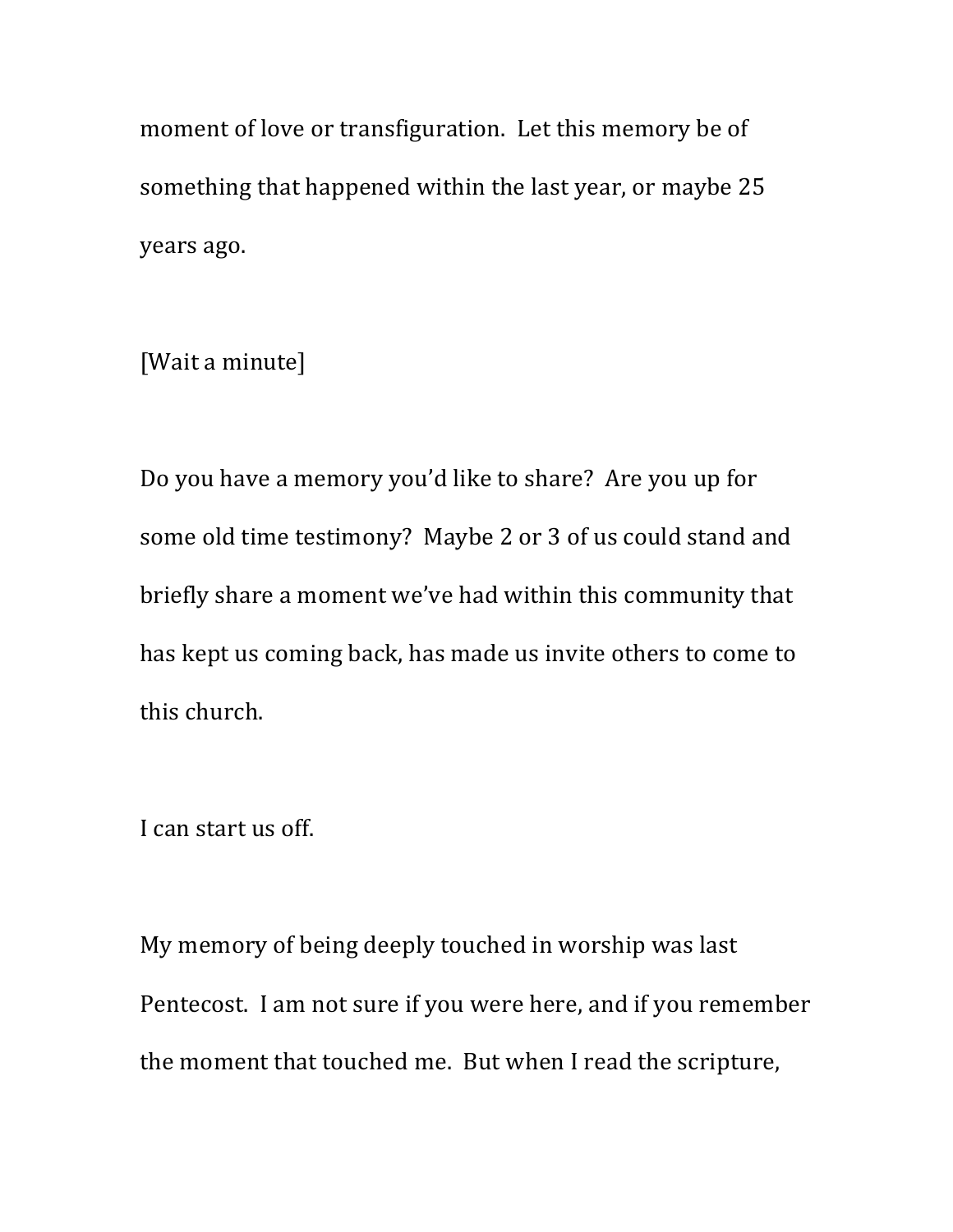which was about the first followers of Jesus being touched by the spirit, and little tongues of fire appearing above their heads, and Peter telling the neighbors that the disciples actually weren't drunk because it was only 9 in the morning, I was standing down in the middle of the church and you were all in a circle around me, holding your own lighted candles, and for a minute the time between those first disciples and this congregation seemed to blur, and the experience described in the passage from the Book of Acts, seemed to be our own experience in the here and now. It was a moment for me that didn't touch me in my intellect; it touched me here in my heart. It was a moment when an ancient story came alive for me in a way it never had before. It's an experience I wish could be shared with so many other people.

How about you? Does anyone have an experience they would like to share?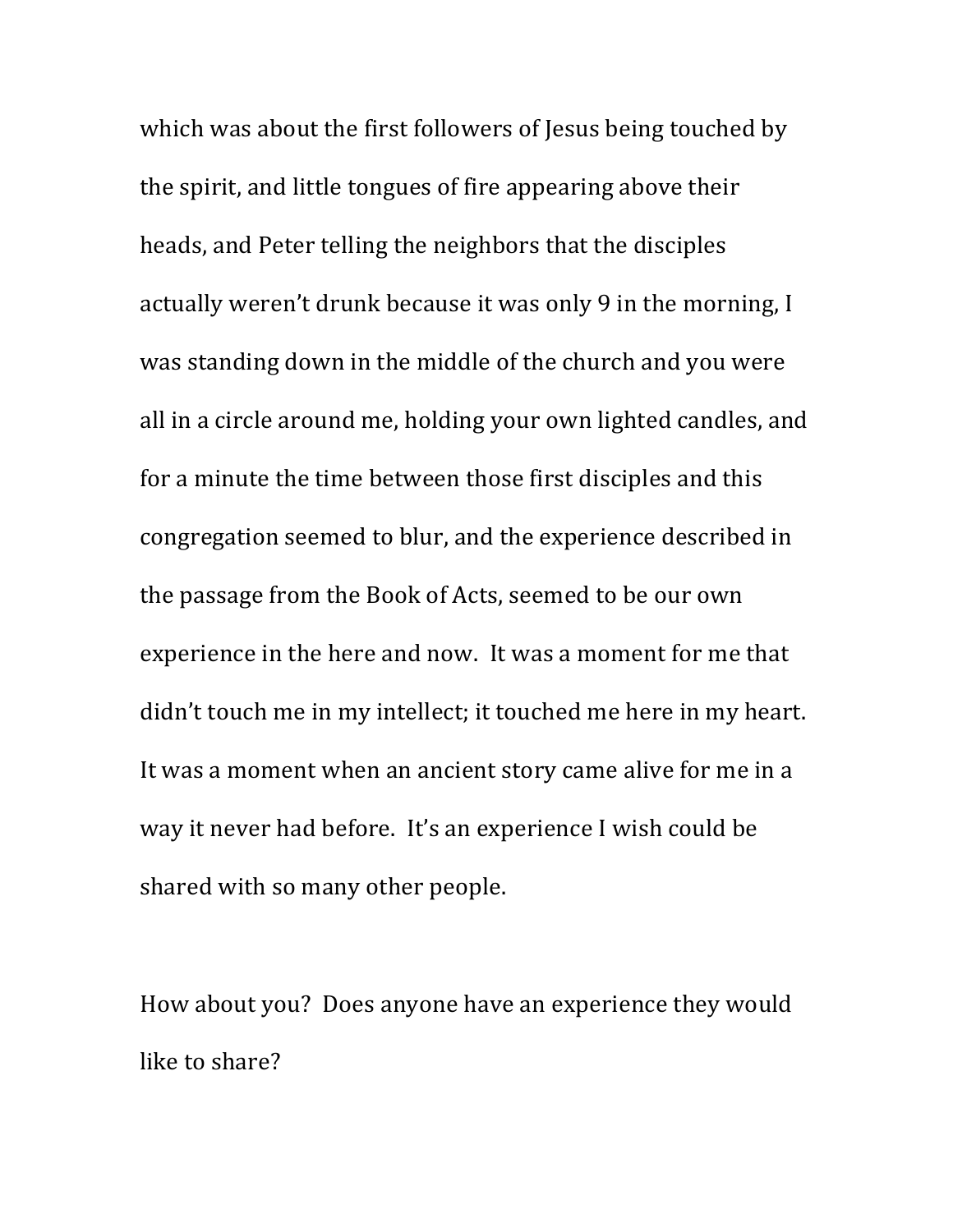[Let a couple of people share.]

These stories reveal to us a deep love. A love that brings together God's spirit and the ordinariness of our lives, and in the process we are touched and transformed. And these deep experiences are hopefully the things that keep us coming back to this place and these people. These are the experiences that nourish us and give us life, and help us see our path through a world gone dark.

Will you share what you have learned and lived here with others, with those you know, and those who you will never meet?

This is the question of Stewardship.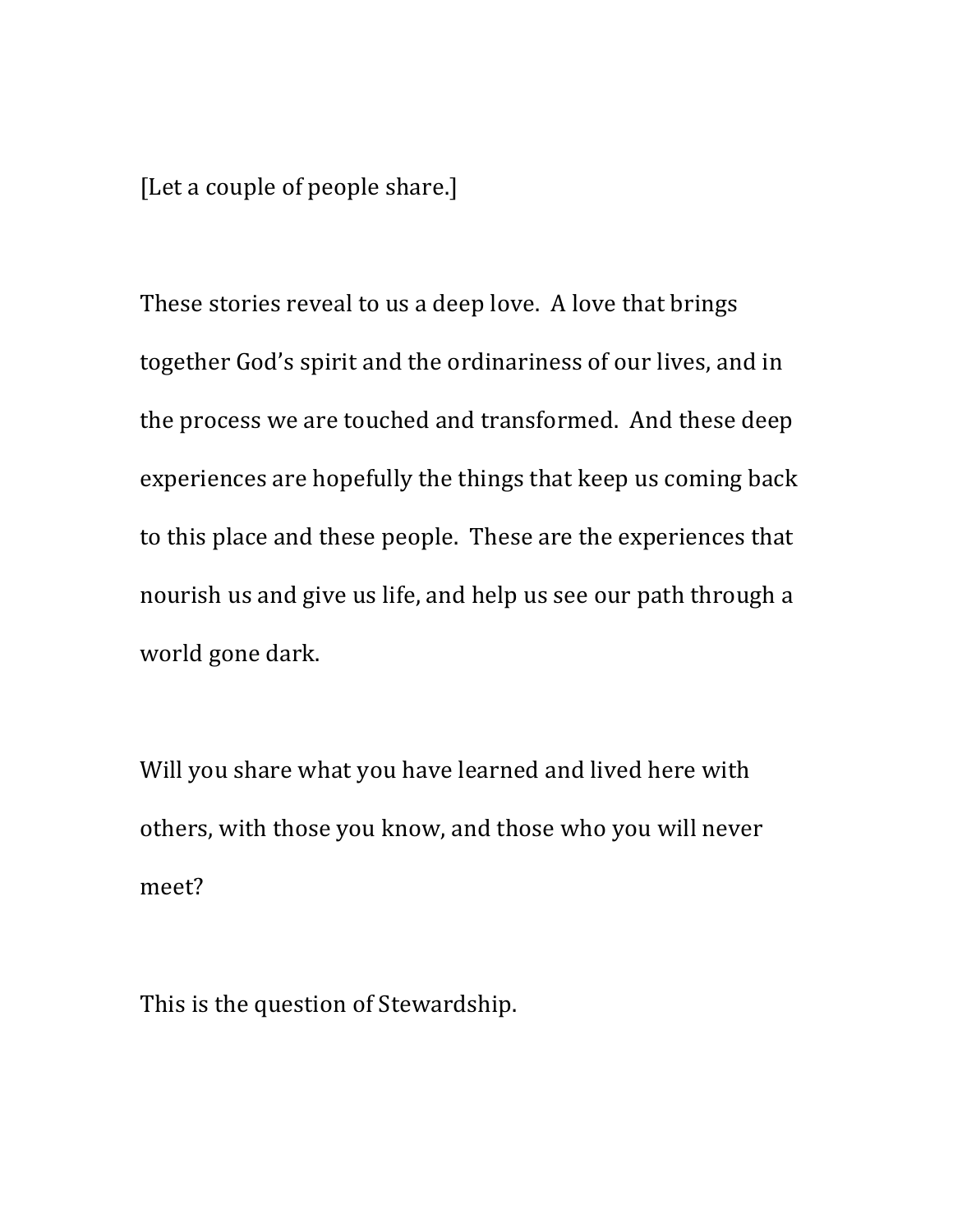Are the tears you have cried in these pews of such value that you want others to cry them too?

Is the laughter, and the secret jokes, you've shared while ushering of such worth that you want to preserve this church so others can stifle their laughter in the middle of our prayers just like you did?

And as I say this you know who you are!

Is the moment when the lights are dimmed on Christmas Eve and we are all standing around the sanctuary holding our lit candles as the first words of Silent Night are sung of such beauty that you wish everyone could be bathed in that glow, even strangers?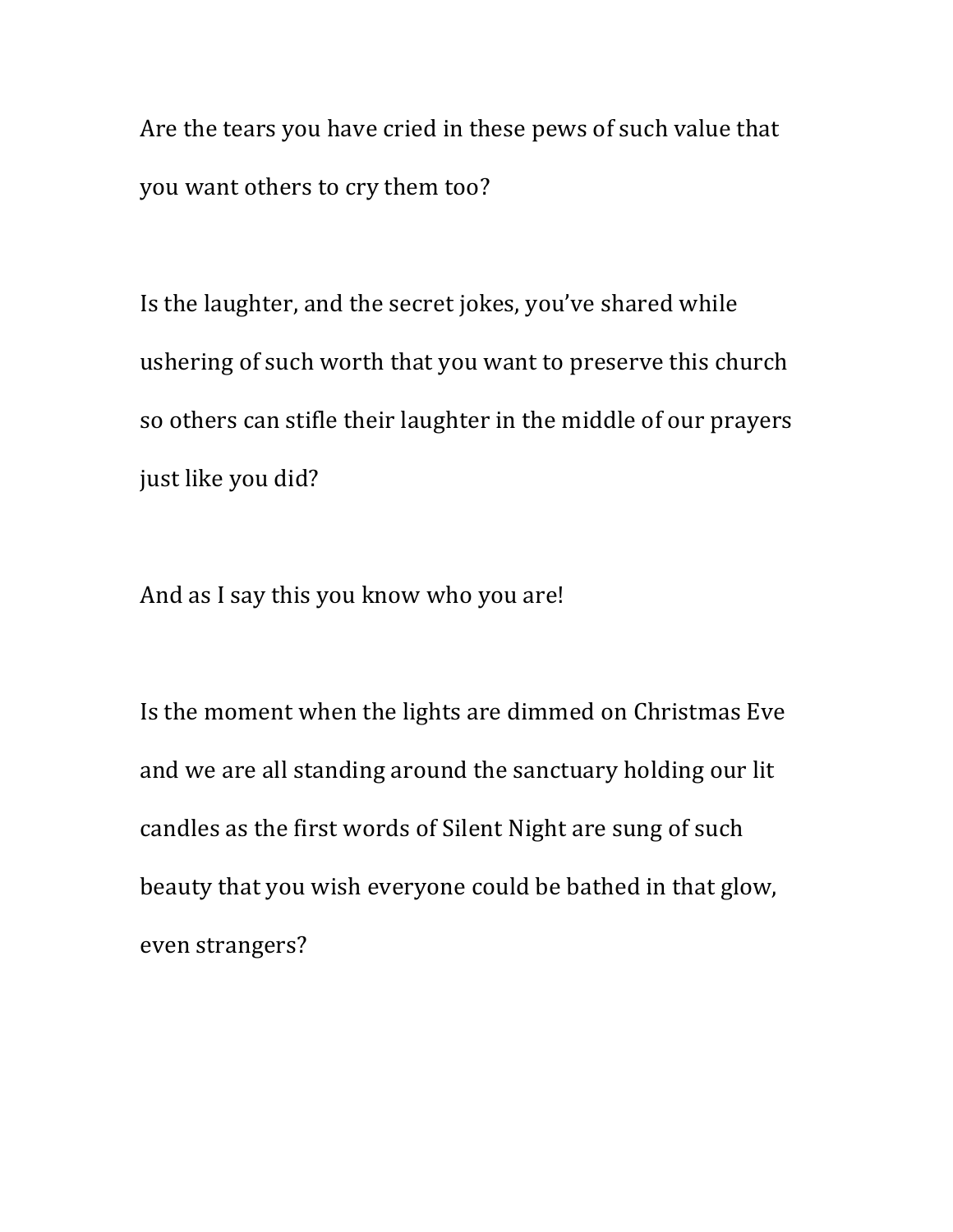Are the discussions we have here in our Mission and Social Action group about where we will give our support to local organizations in the next year exactly the light that you believe needs to be shined out in a world grown cold and selfish?

Is the possibility of reaching out to a trans child and letting them know that God loves them according to the truth of how they experience their gender, and that there is a faith community that welcomes them with open arms, a community you believe is worth keeping and nurturing and growing?

If you answered yes to any or all of these questions, then Stewardship asks you one more question.

What will you do to make sure that this church, that Keene Valley Congregational Church, is here to make a difference in